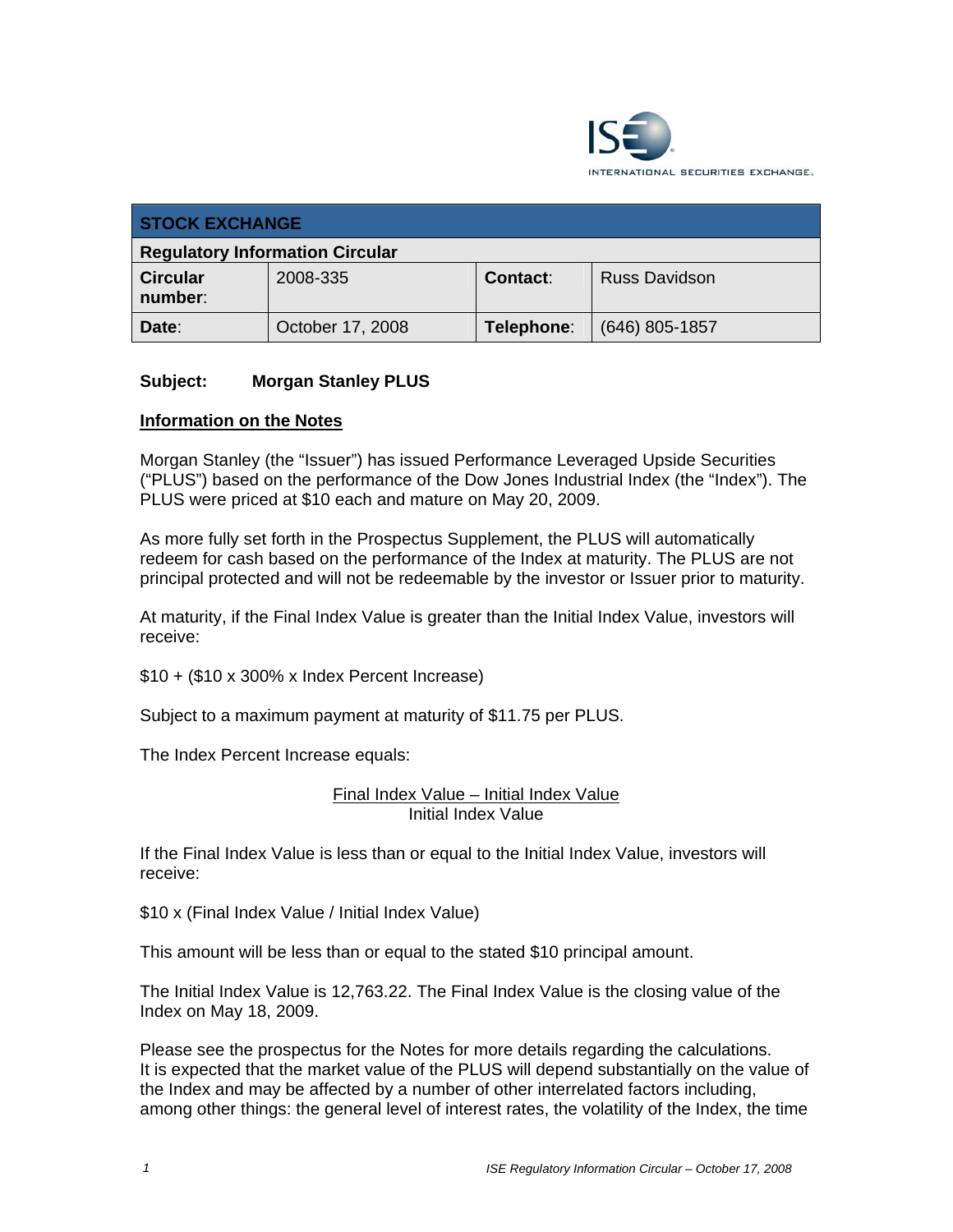remaining to maturity, the dividend yield of the stocks comprising the Index, and the credit ratings of the Issuer.

Trading in the shares on ISE is on a UTP basis and is subject to ISE equity trading rules. The shares will trade from 9:00 a.m. until 4:00 p.m. Eastern Time. Equity Electronic Access Members ("Equity EAMs") trading the shares during the Pre-Market Session are exposed to the risk of the lack of the calculation or dissemination of underlying index value or intraday indicative value ("IIV"). For certain derivative securities products, an updated underlying index value or IIV may not be calculated or publicly disseminated in the Pre-Market hours. Since the underlying index value and IIV are not calculated or widely disseminated during Pre-Market hours, an investor who is unable to calculate implied values for certain derivative securities products during Pre-Market hours may be at a disadvantage to market professionals.

Equity EAMs also should review NASD Notice to Members 03-71 for guidance on trading these products. The Notice reminds members of their obligations to: (1) conduct adequate due diligence to understand the features of the product; (2) perform a reasonable-basis suitability analysis; (3) perform customer-specific suitability analysis in connection with any recommended transactions; (4) provide a balanced disclosure of both the risks and rewards associated with the particular product, especially when selling to retail investors; (5) implement appropriate internal controls; and (6) train registered persons regarding the features, risk and suitability of these products.

**This Regulatory Information Circular is not a statutory Prospectus. Equity EAMs should consult the Trust's Registration Statement, SAI, Prospectus and the Fund's website for relevant information.**